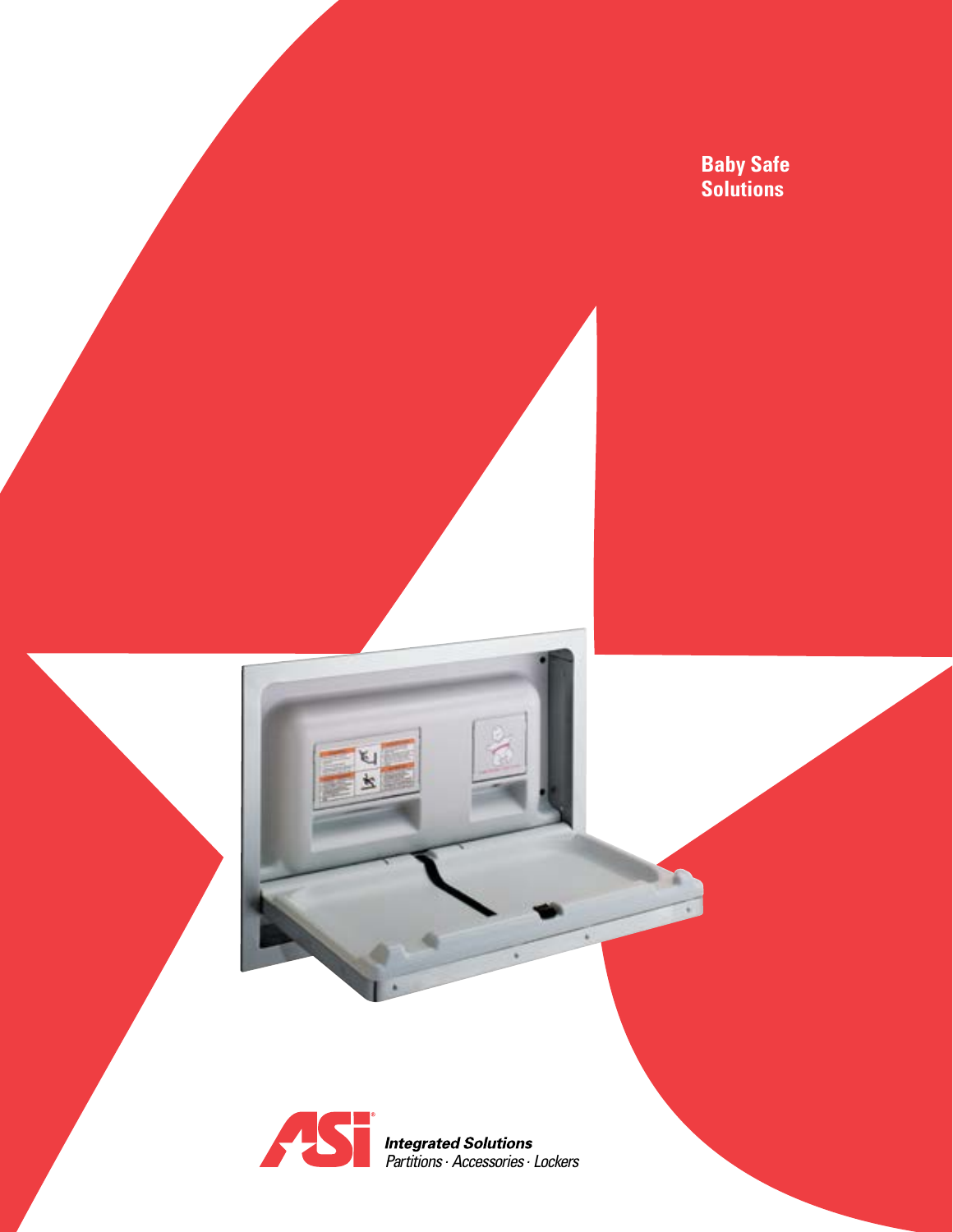

**SHOWN: 9014 BABY CHANGING STATION**



# **STANDARD FEATURES**

- Easy to install
- Sanitary, safe and strong
- All units fold up; no obstruction when not in use
- Easy to clean
- Large weight capacity
- ADA Compliant
- Easy open and close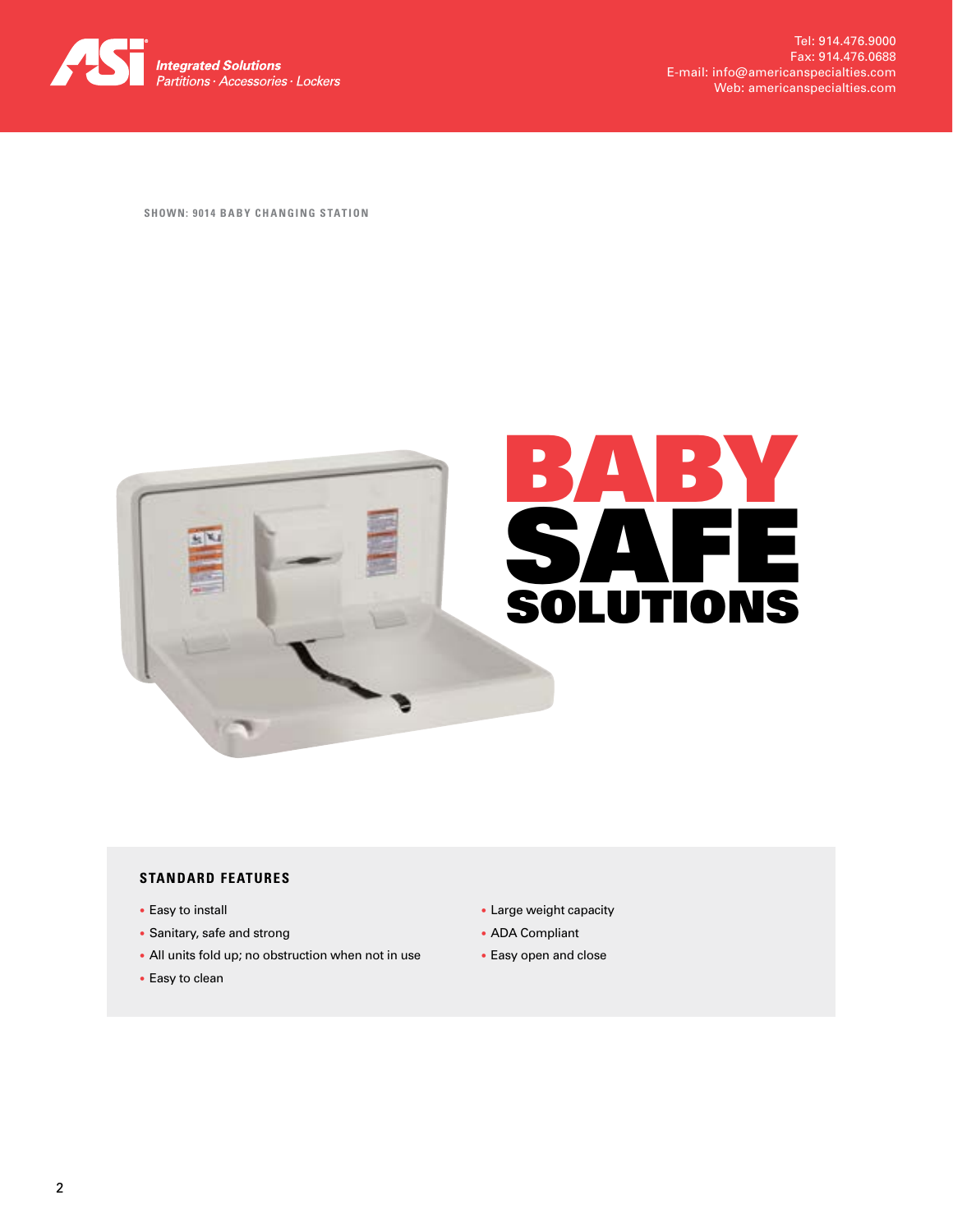

# Baby Changing Stations

ASI offers baby safe solutions for baby changing stations. All units are easy to install, durable and sanitary. To meet your washroom needs, we offer numerous choices along with many ADA-compliant models.

# **WHAT MAKES OUR BABY CHANGING STATIONS UNIQUE?**



## **LARGE WEIGHT CAPACITY**

Our baby changing stations have been tested using ASTM F2285-04 and EN 12221-1 protocol for a static load and in addition have been tested to hold a weight in excess of 350 lbs.



**ADA ACCESSIBILITY STANDARD COMPLIANT**

Our units are engineered to comply with the standards set forth by the American Disabilities Act for accessibility and safety.



**EASY OPEN AND CLOSE**

Our units are designed for easy one-handed operation and shaped to safely cradle a child's body.



### **FUNGUS- AND BACTERIA-RESISTANT SOLID PLASTIC**

The FDA-approved plastic can be used for our baby changing stations and has been shown to inhibit the growth of bacteria and fungus.

# **BABY CHANGING STATIONS PRODUCT SPECIFICATIONS**

**9015** Vertical stations available as well

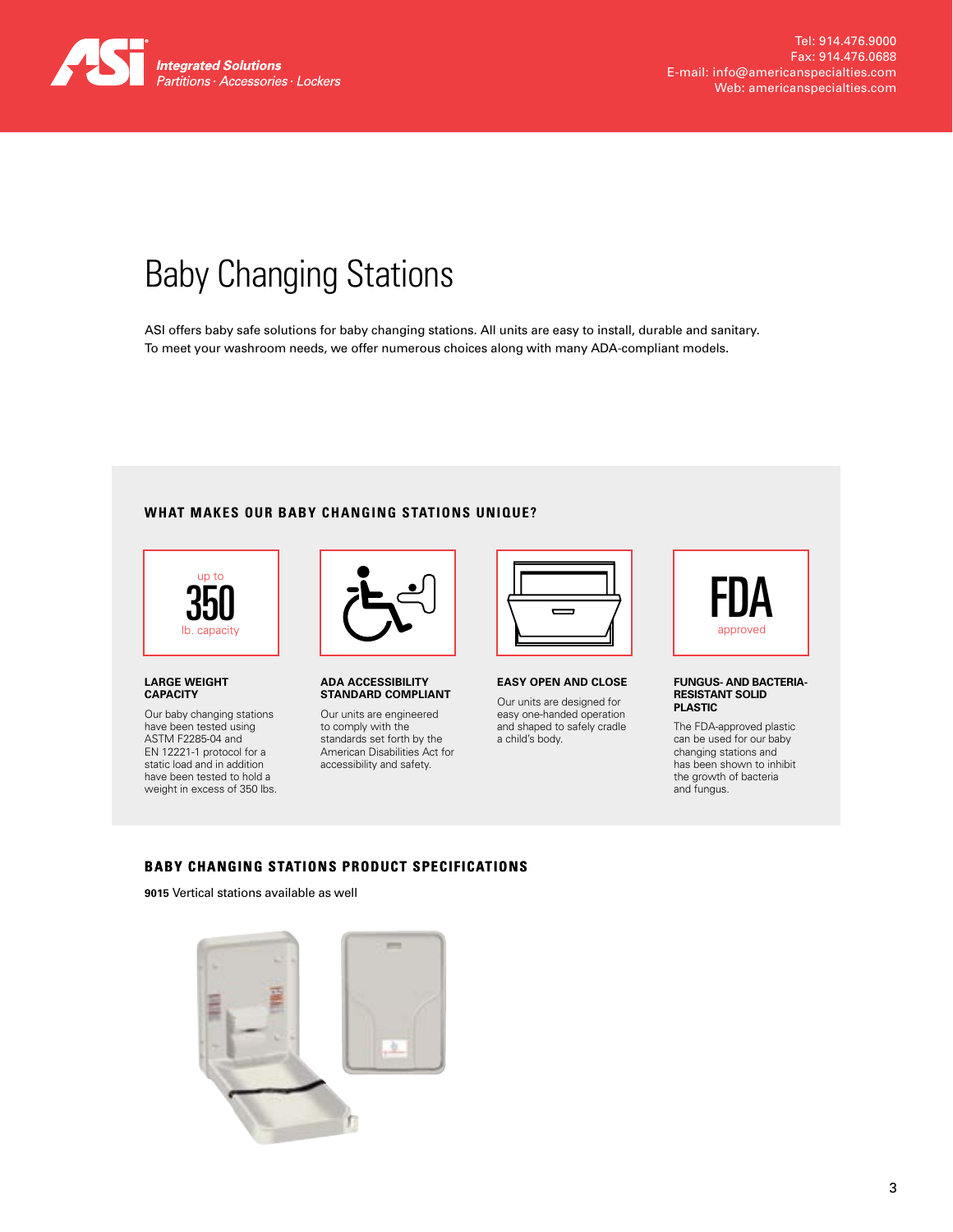





### **9015 VERTICAL SURFACE MOUNTED SOLID PLASTIC**  NEW**BABY CHANGING STATION**

Vertical format. Unit is ADA compliant and shall support a static load of 300 lbs. and be tested in excess of 350 lbs.

### **Overall Dimensions:**

Closed: 241 ⁄4" x 355 ⁄32" x 37 ⁄8" (616 x 893 x 98 mm)

Open: 241 ⁄4" x 355 ⁄32" x 327 ⁄8" (616 x 893 x 835 mm)

 $\mathring{\mathcal{C}}$ 

### **9014 HORIZONTAL SURFACE MOUNTED SOLID**  NEW **PLASTIC BABY CHANGING STATION**

This horizontal unit has a pull handle and concealed damped gas spring, assisting in easy operation. Can be fabricated of FDA-approved fungus- and bacteria-resistant solid plastic. Unit is ADA compliant and supports a static load of 300 lbs. Its vinyl-coated, adjustable safety strap assures child protection.

# **Overall Dimensions:**

Closed: 355 ⁄32" x 241 ⁄4" x 37 ⁄8" (893 x 616 x 98 mm) Open: 355 ⁄32"x 241 ⁄4" x 22" (893 x 616 x 559 mm)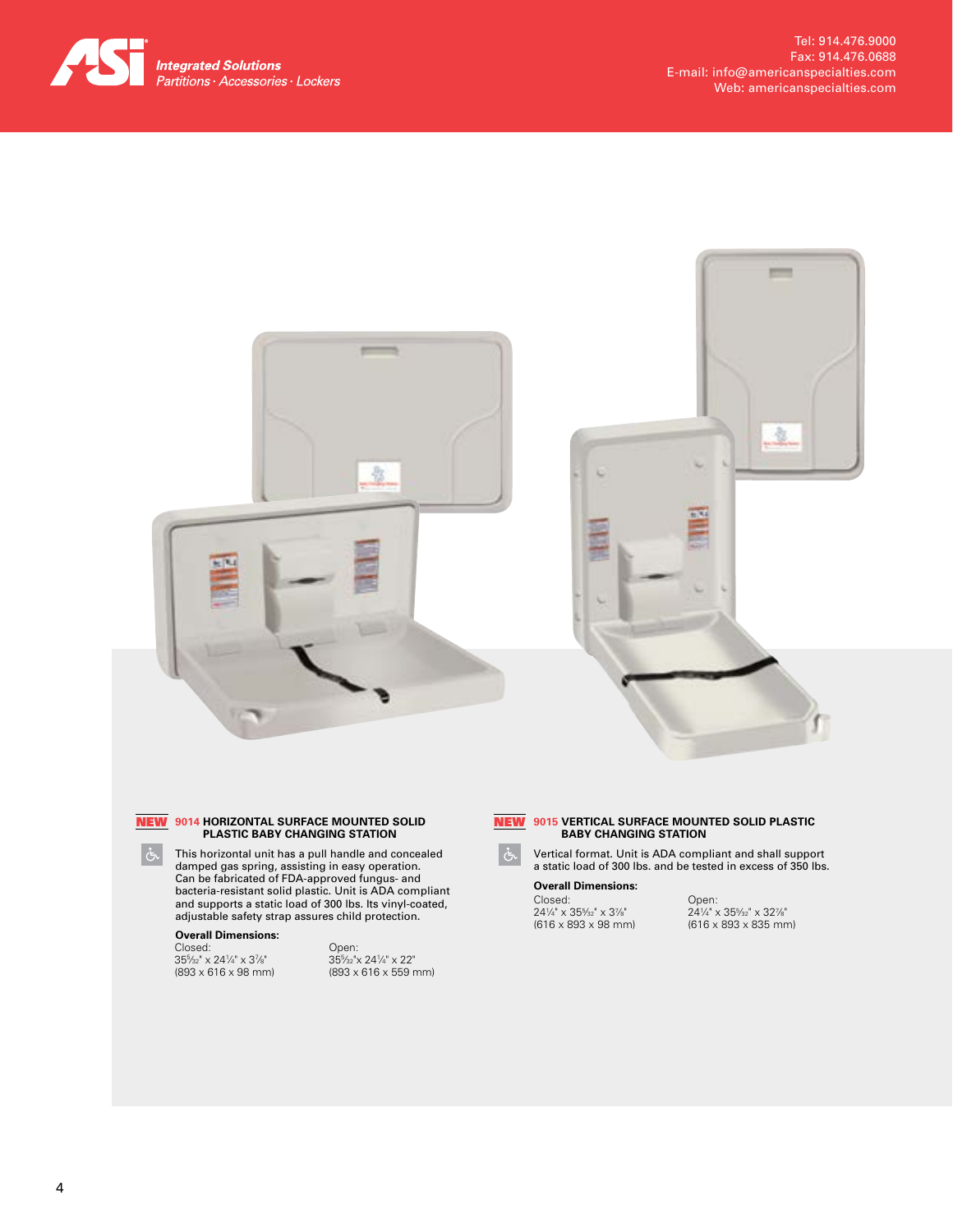





### **9018 HORIZONTAL RECESSED MOUNTED STAINLESS**  NEW **STEEL BABY CHANGING STATION**

Unit is ADA compliant and shall support a static load of 300 lbs. and be tested in excess of 350 lbs.

# **MODEL OPTIONS:**

**9018-9** With stainless steel collar for surface mounting.

**Overall Dimensions:** Closed: 395 ⁄32" x 281 ⁄4" x 3 ⁄8" (995 x 718 x 10 mm)

Open: 395 ⁄32" x 281 ⁄4" x 181 ⁄2" (995 x 718 x 470 mm)

**Wall Opening:**<br>35½" x 24½" x 4" min (902 x 622 x 102 mm)

### **9017 VERTICAL RECESSED MOUNTED STAINLESS STEEL**  NEW **BABY CHANGING STATION**

This vertical station has a door facing and collar made from 18 gauge 304 stainless steel. Can be fabricated of FDA-approved fungus- and bacteria-resistant solid plastic. ADA compliant and shall support a static load of 300 lbs.

> Open: 281 ⁄4" x 395 ⁄32" x 293 ⁄8" (718 x 995 x 746 mm)

# **MODEL OPTIONS:**

**9017-9** With stainless steel collar for surface mounting.

# **Overall Dimensions:**

Closed: 281 ⁄4" x 395 ⁄32" x 3 ⁄8" (718 x 995 x 10 mm)

# **Wall Opening:**

241 ⁄2" x 351 ⁄2" x 4" min (622 x 902 x 102 mm)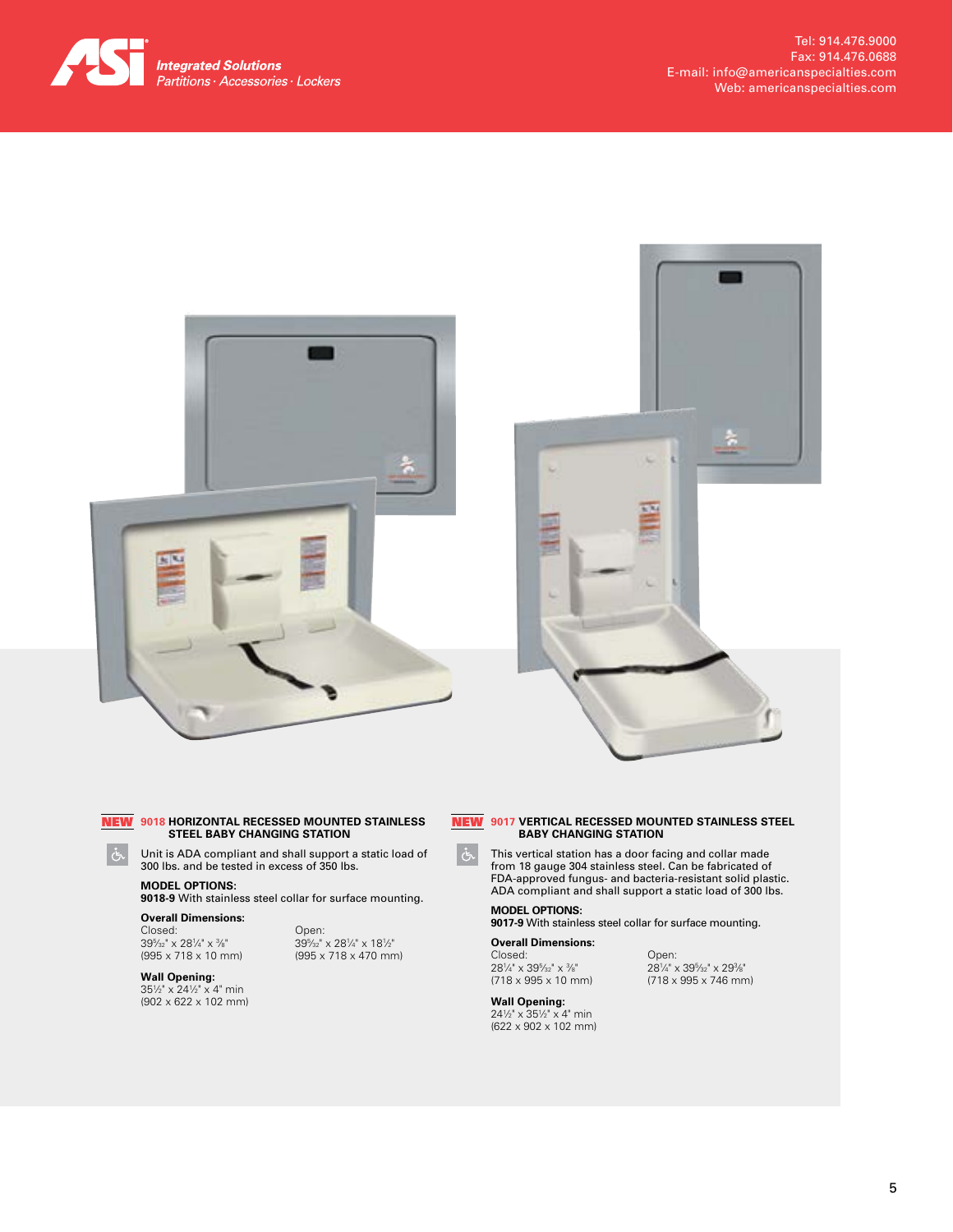



# **9012 SURFACE MOUNTED BABY CHANGING STATION**

Modern styling and easy-to-clean surface is fabricated of 100% high-density polyethylene. Easy opening/closing pneumatic mechanism has oversized hinge and safety stop system. The built-in dispenser for towels or sanitary liners, hooks for diaper bag and purse, plus multi-lingual instructions add friendliness and convenience. Unit is ADA compliant and shall support a static load of 300 lbs. Surface mounted. Only 4" (102 mm) deep when closed.

# **Overall Dimensions:**

 $\mathfrak{F}$ 

Closed: 36" x 221 ⁄4" x 4" (914 x 565 x 102 mm)

Open:<br>36" x 22¼" x 20¼s" (914 x 565 x 519 mm)



**9020 TODDLER SAFETY SEAT** NEW

This solid plastic seat, mounted on the inside of the toilet partition, either on the door or panel, allows a parent to take a toddler into the stall with them. Unit is ADA compliant. Unit shall support a static load of 50 lbs.

# **Overall Dimensions:**

Closed: 121 ⁄2" x 213 ⁄4" x 51 ⁄2" (318 x 552 x 140 mm) Open: 121 ⁄2" x 213 ⁄4" x 111 ⁄8" (318 x 552 x 283 mm)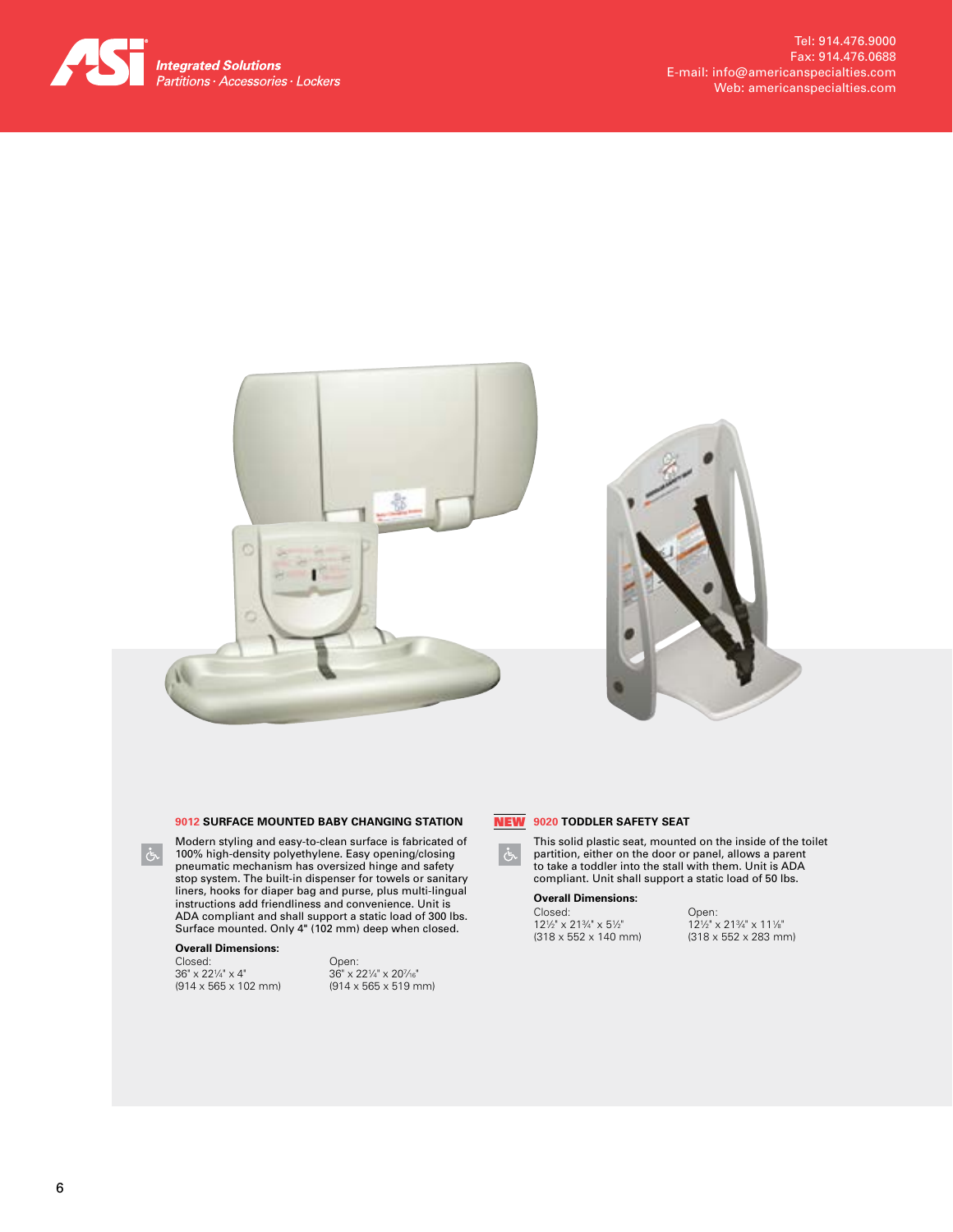



## **9013 RECESSED STAINLESS STEEL BABY CHANGING STATION**

ADA-compliant unit features welded stainless steel for long and reliable use. Exposed surfaces are satin finish. Easy onehanded operation is assisted by a pull handle and concealed spring. The changing surface is high-impact-resistant plastic for easy cleaning. Its adjustable safety strap and 400 lb. (181 kg) load capacity assures child protection. Unit is ADA Compliant.

## **9013-9** *(Not Shown*) **SURFACE MOUNTED STAINLESS STEEL BABY CHANGING STATION**

With stainless steel collar for surface mounting.

### **Overall Dimensions:** Closed: 37" x 251 ⁄2" x 1 ⁄4" (940 x 648 x 6 mm)

Open: 37" x 251 ⁄2" x 173 ⁄4" (940 x 648 x 451 mm)

**Wall Opening:**<br>34¼" x 22¾" x 3¾" min (870 x 578 x 95 mm)